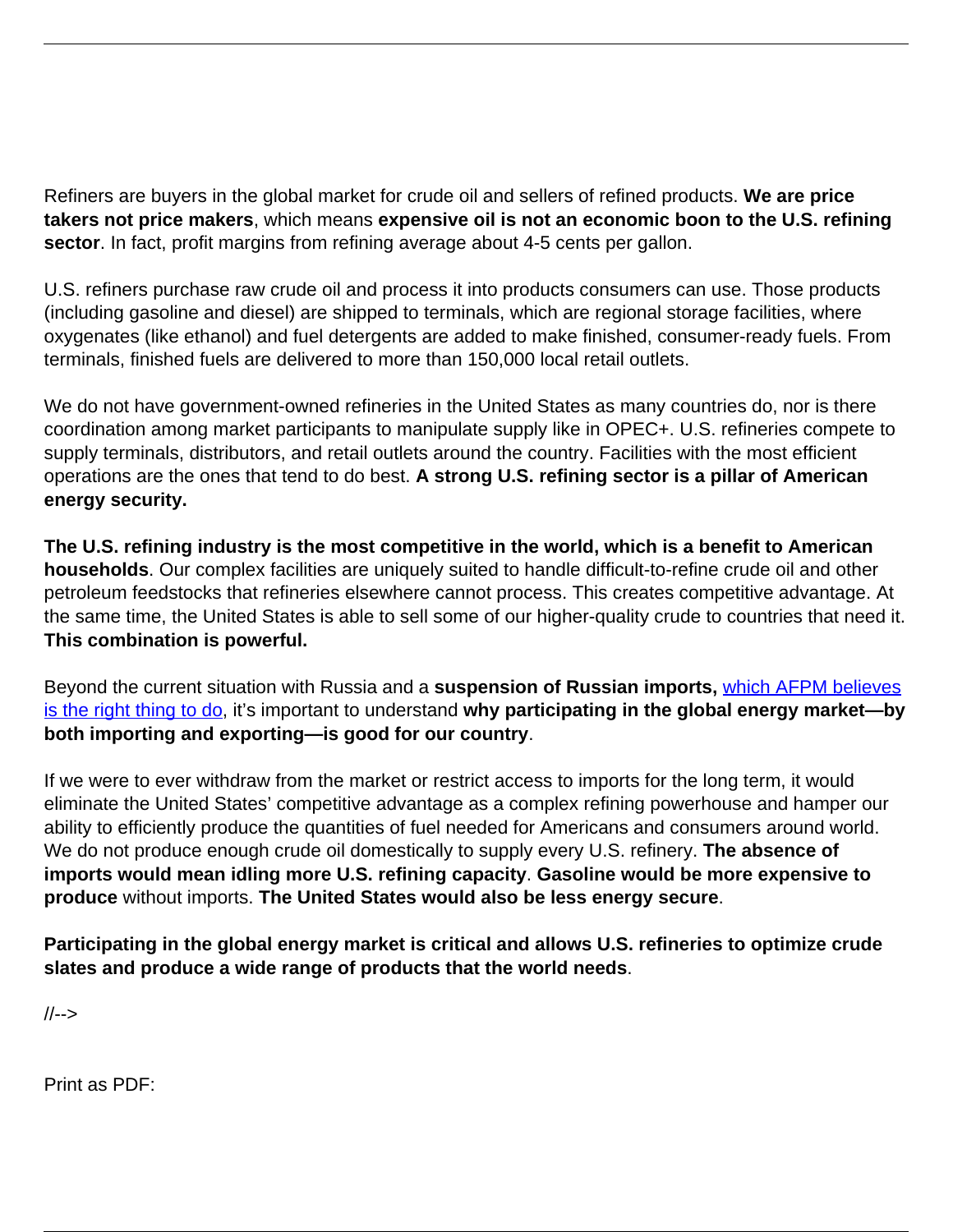Media Contact:

Ericka Perryman

[media@afpm.org](mailto:media@afpm.org)

[202.457.0480](tel:202.457.0480)

About AFPM:

The American Fuel & Petrochemical Manufacturers (AFPM) is the leading trade association representing the makers of the fuels that keep us moving, the petrochemicals that are the essential building blocks for modern life, and the midstream companies that get our feedstocks and products where they need to go. We make the products that make life better, safer and more sustainable — we make progress.

**Topics** 

**[Economic Benefits](/topic/economic-benefits)** 

**[Markets & Supply](/topic/markets-supply)** 

[U.S. Resources](/topic/us-resources)

[Global Markets](/topic/global-markets)

**[Prices](/topic/prices)** 

**[Trade](/topic/trade)**